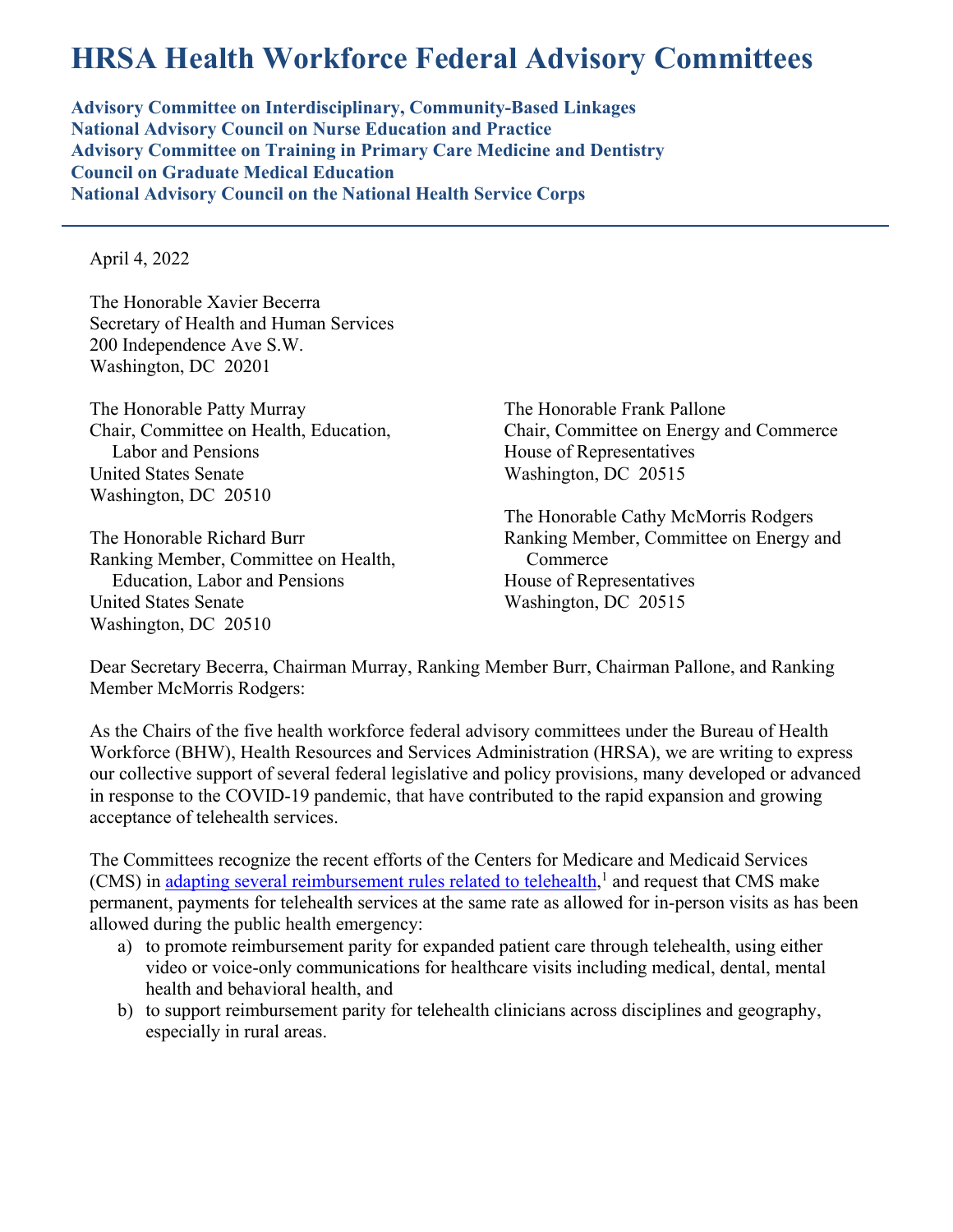The five committees under BHW are:

- Advisory Committee on Interdisciplinary, Community-Based Linkages (ACICBL)
- National Advisory Council on Nurse Education and Practice (NACNEP)
- Advisory Committee on Training in Primary Care Medicine and Dentistry (ACTPCMD)
- Council on Graduate Medical Education (COGME)
- National Advisory Council on the National Health Service Corps (NACNHSC)

These committees provide advice and recommendations concerning policy, program development, and other matters of significance related to a wide range of health care education, training, and workforce grant programs authorized under the Public Health Service (PHS) Act, as amended. The programs overseen by these committees work across all of the health professions and serve to enhance access to high-quality, culturally competent care across the nation, with a particular focus on rural and other medically underserved communities.

Telehealth technologies have served to broaden access to, and increase value of, health care across many populations, and should be permanently integrated into the spectrum of health care methodologies. Ongoing support for both video and voice-only methodologies may enhance health equity by allowing rural Americans and those in underserved and impoverished communities to access care, even in areas where broadband internet or cellular phone service is absent, inconsistent, or unaffordable.

During the COVID pandemic, quarantine and other restrictions led to remarkable advancements in and acceptance of telehealth technology. Furthermore, telehealth enhanced access for other groups with previously under-recognized access barriers, including: older adults; rural or frontier residents and those in healthcare "deserts"; persons living with disabilities, the homebound, or people who use a wheelchair or mobility device; homes in which caregivers/parents work alternative shifts; and those with poverty barriers. Many people have become comfortable with alternative methods of communication and the use of digital technology in their day-to-day life. Health care is no exception.

Access to telehealth has also eased transportation barriers. For example, in the State of Montana, rural residents often must to travel from 25 to 80 miles to the nearest primary care clinic, and much further for specialty care or consultation.<sup>2</sup> For those who lack consistent access to broadband internet or even cell or satellite phone service, health care access through the traditional phone landline should be covered. As a component of integrated care delivery, telehealth has demonstrated the capacity to provide care on par with in-person visits for select conditions or treatments. However, its long-term role needs more study to ensure quality, equity, and program integrity.<sup>3</sup>

Federal and state authorities, along with health profession regulators and licensing bodies, educational accreditors, and health insurers, have employed a variety of interventions to promote access to telehealth during the pandemic response. Interventions have included easing licensing requirements to permit practice across state lines, adjusting informed consent requirements, suspending telehealth copayment and deductible charges, and revising electronic security requirements for telehealth services. As a result, telehealth use [sharply increased.](http://dx.doi.org/10.15585/mmwr.mm6943a3)<sup>4</sup> Regional studies have demonstrated the value and acceptance of telehealth technology, while [overall satisfaction](https://www.ncbi.nlm.nih.gov/pmc/articles/PMC7564757/)<sup>5</sup> with telehealth services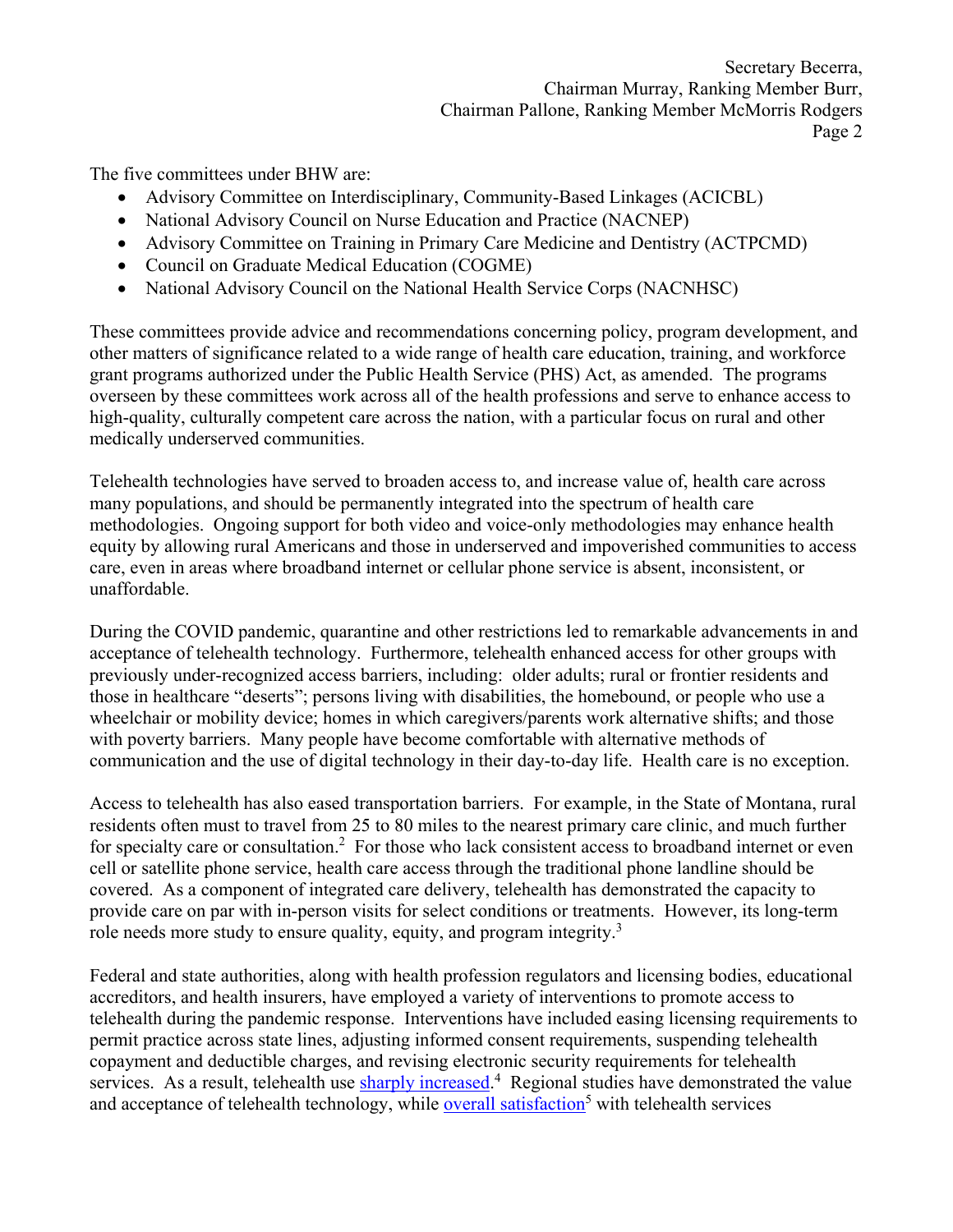Secretary Becerra, Chairman Murray, Ranking Member Burr, Chairman Pallone, Ranking Member McMorris Rodgers Page 3

demonstrates its popularity with patients and clinicians. However, many of these interventions were implemented on a temporary basis. Policy review will be needed to examine how these temporary regulatory interventions can provide a blueprint to permanently increase access to telehealth, especially for underserved rural and urban communities that lack access to in-person services.

Reimbursement based on the components of the visit, as exists in other health care areas, is advised for these electronic visits. Reimbursement parity, specifically the same reimbursement for the same service and of equal time provided by a physician, advanced practice registered nurse,<sup>6</sup> physician assistant, registered nurse, pharmacist, social worker, psychologist, or health care practitioner of another discipline, is recommended. This is especially important in rural and underserved areas as there are workforce shortages that further limit access to health care.

The members of our committees urge HHS and Congress to continue its progress in improving and expanding equitable access to health care through telehealth technologies, and we stand ready to provide any further information as needed. We greatly appreciate your consideration of this request.

Sincerely,

/s/Sandra Y. Pope, MSW Chair, Advisory Committee on Interdisciplinary, Community-Based Linkages

/s/CAPT Sophia Russell, MBA, RN, U.S. Public Health Service Chair, National Advisory Council on Nursing Education and Practice

/s/Sandy Snyder, DO Chair, Advisory Committee on Training in Primary Care Medicine and Dentistry

/s/Peter Hollmann, MD Chair, Council on Graduate Medical Education

/s/Keisha Callins, MD, MPH Chair, National Advisory Council on the National Health Service Corps

1. Centers for Medicare and Medicaid Services. Calendar Year (CY) 2022 Medicare Physician Fee Schedule Final Rule. Published November 2, 2021. Available a[t https://www.cms.gov/newsroom/fact-sheets/calendar-year-cy-2022-medicare-physician-fee-schedule-final-rule](https://www.cms.gov/newsroom/fact-sheets/calendar-year-cy-2022-medicare-physician-fee-schedule-final-rule)

2. Smith, J. Montana Physician Workforce Visuals. Prepared by WIM Tracking LLC for the Montana Area Health Education Center, Montana Office of Rural Health, and the Montana Graduate Medical Education Council. September 2020.

3. Dorsey, E.R., and Topol, E.J. State of telemedicine. N Engl J Med. (2020) 375(2): 154-161.

4. Koonin LM, Hoots B, Tsang CA, et al. Trends in the use of telehealth during the emergence of the COVID-19 pandemic – United States, January – March 2020. MMWR Morb Mortal Wkly Rep 2020;69:1595–1599.

5. Andrews E, Bergofer K, Long J, et al. Satisfaction with the use of telehealth during COVID-19: An integrative review. Int J Nurs Stud Adv 2020 Nov.

6. The roles of advanced practice registered nurse encompass: Nurse Practitioner, Certified Registered Nurse Anesthetist, Certified Nurse Midwife, and Clinical Nurse Specialist.